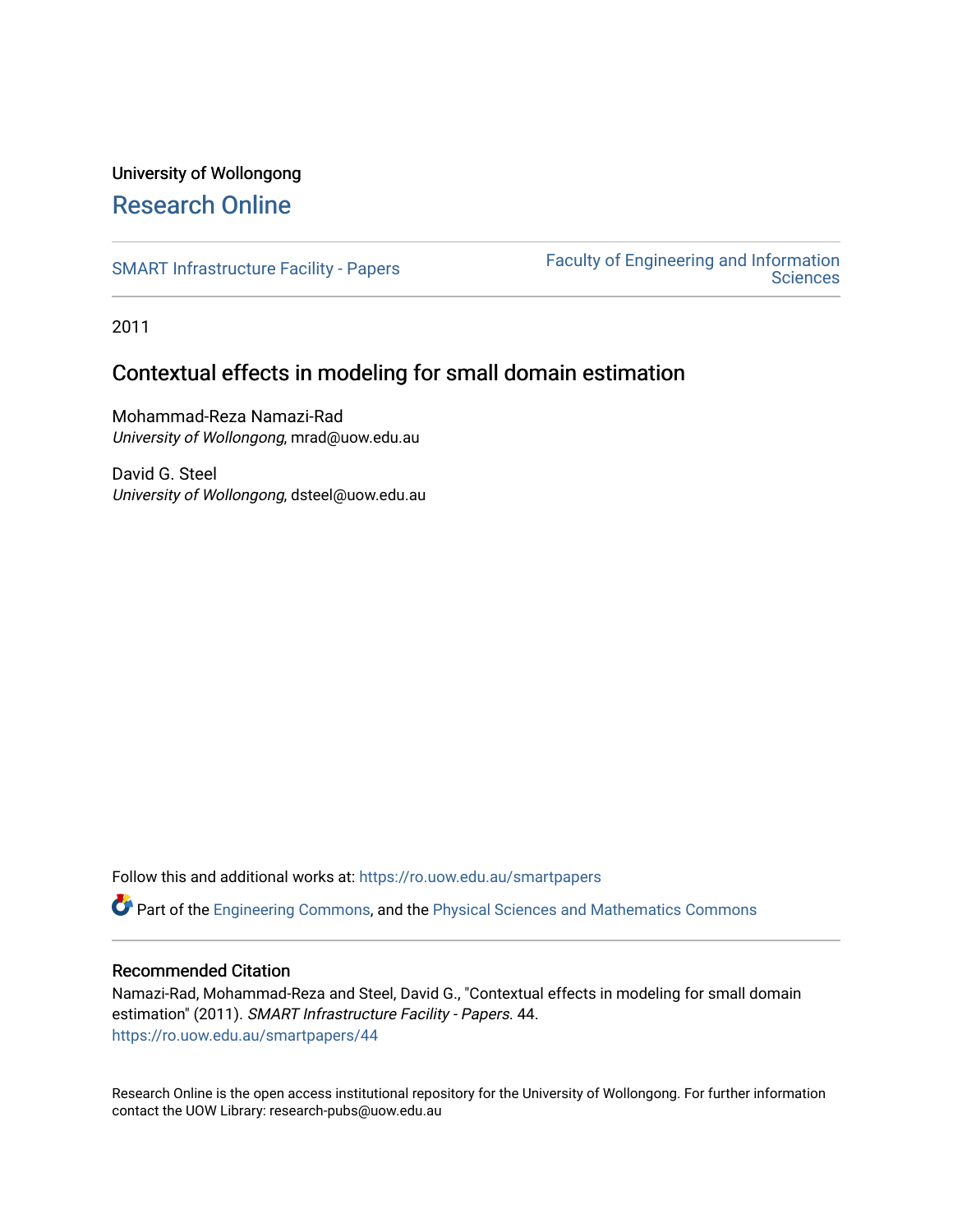## <span id="page-1-0"></span>Contextual effects in modeling for small domain estimation

### **Abstract**

Many different Small Area Estimation (SAE) methods have been proposed to overcome the challenge of findingreliable estimates for small domains. Often, the required data for various research purposes are available at differentlevels of aggregation. Based on the available data, individual-level or aggregated-level models are used in SAE.However, parameter estimates obtained from individual and aggregated level analysis may be different, in practice.This may happen due to some substantial contextual or area-level effects in the covariates which may be misspecifiedin individual-level analysis. If small area models are going to be interpretable in practice, possible contextualeffects should be included. Ignoring these effects leads to misleading results. In this paper, synthetic estimators andEmpirical Best Linear Unbiased Predictors (EBLUPs) are evaluated in SAE based on different levels of linear mixedmodels. Using a numerical simulation study, the key role of contextual effects is examined for model selection inSAE.Key words: Contextual Effect; EBLUP; Small Area Estimation; Synthetic Estimator.

### Keywords

Contextual, effects, modeling, for, small, domain, estimation

### **Disciplines**

Engineering | Physical Sciences and Mathematics

### Publication Details

Namazi-Rad, M. & Steel, D. (2011). Contextual effects in modeling for small domain estimation. In E. Beh, L. Park & K. Russell (Eds.), Proceedings of the 4th Applied Statistics Education and Research Collaboration (ASEARC) Conference (pp. 12-14). Wollongong: University of Wollongong.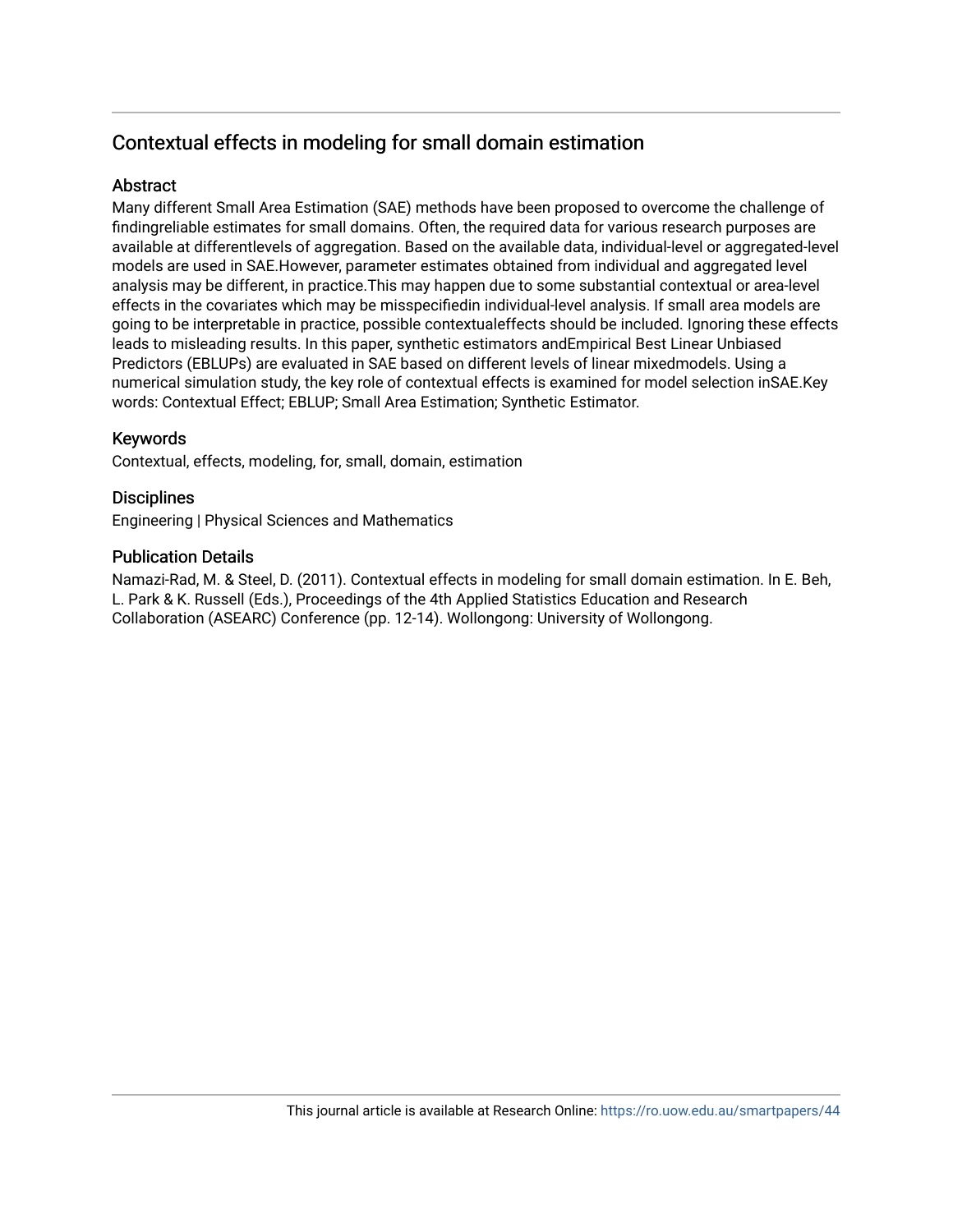### <span id="page-2-0"></span>Contextual Effects in Modeling for Small Domain Estimation

Mohammad-Reza Namazi-Rad

*Centre for Statistical and Survey Methodology, University of Wollongong, NSW 2522, Australia mohammad namazi@uow.edu.au*

David Steel

*Centre for Statistical and Survey Methodology, University of Wollongong, NSW 2522, Australia david steel@uow.edu.au*

#### Abstract

Many different Small Area Estimation (SAE) methods have been proposed to overcome the challenge of finding reliable estimates for small domains. Often, the required data for various research purposes are available at different levels of aggregation. Based on the available data, individual-level or aggregated-level models are used in SAE. However, parameter estimates obtained from individual and aggregated level analysis may be different, in practice. This may happen due to some substantial contextual or area-level effects in the covariates which may be misspecified in individual-level analysis. If small area models are going to be interpretable in practice, possible contextual effects should be included. Ignoring these effects leads to misleading results. In this paper, synthetic estimators and Empirical Best Linear Unbiased Predictors (EBLUPs) are evaluated in SAE based on different levels of linear mixed models. Using a numerical simulation study, the key role of contextual effects is examined for model selection in SAE.

*Key words:* Contextual Effect; EBLUP; Small Area Estimation; Synthetic Estimator.

#### 1. Introduction

Sample surveys allow efficient inference about a national population when resources do not permit collecting relevant information from every member of the population. As a consequence, many sample surveys are conducted each year around the world to obtain statistical information required for policy making. In recent years, there is increasing need for statistical information at sub-national levels. Such statistics are often referred to as small area statistics, and methods for obtaining them from national surveys have become an important research topic, stimulated by demands from government agencies and businesses for data at different geographic and socio-demographic levels. In this context, Small Area Estimation (SAE) refers to statistical techniques for producing reliable estimates for geographic sub-populations (such as city, province or state) and socio-demographic sub-domains (such as age group, gender group, race group etc.) where the survey data available are insufficient for calculation of reliable direct estimates.

A fundamental property of SAE methods is that they combine related auxiliary variables with statistical models to define estimators for small area charac-

teristics. Most statistical models used in SAE can be formulated either at the unit level or at the area level. When sample data are available at the individual or unit level, a common approach in SAE is to compute parameter estimates based on a unit-level mixed linear model. However, it is also often possible to fit this type of model at the area level, and to then compute the small area estimates based on this area-level mixed model.

In this paper we explore the relative performance of small area estimates based on area-level models with the same estimates based on unit-level models given both individual and aggregate (i.e. area level) data are available. We assume that the targets of inference are the area-level population means of a variable. A unitlevel analysis is thus at a different level from which the final estimates will be calculated.

Our aim is to identify situations where aggregatedlevel analysis can provide more reliable estimates than unit-level analysis. This may happen due to the presence of contextual or area-level effects in the small area distribution of the target variable. Ignoring these effects in unit-level models can lead to biased estimates. However, such area-level effects are automatically included in area-level models in certain cases.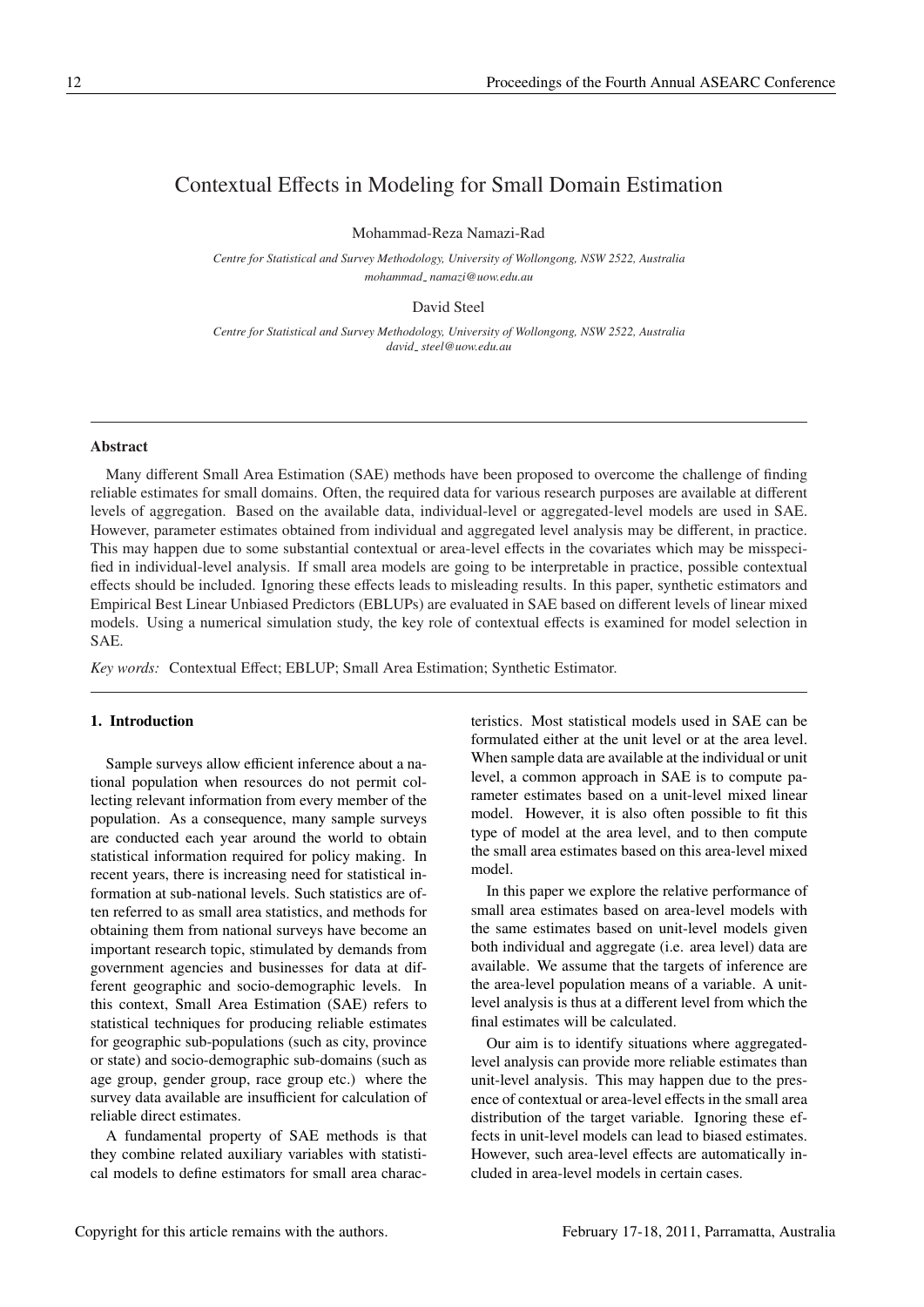In this paper, matrices are displayed in bold type. Sample statistics are denoted by lowercase letters, with uppercase used for corresponding population statistics.

#### 2. Area-level Approach

Fay and Herriot (1979) applied a linear regression with area random effects with unequal variances for predicting the mean value per capita income (PCI) in small geographical areas.

Throughout this paper we shall assume the target population divided into *K* sub-domains. In such a case, Fay-Herriot model is:

$$
\hat{\tilde{Y}}_k^D = \bar{Y}_k + \varepsilon_k \quad ; \quad k = 1, \dots, K \tag{1}
$$

where  $\bar{Y}_k$  is the true population value for *k*th area mean for the target variable,  $\hat{\tilde{Y}}_k^D$  denotes its direct estimate and  $\varepsilon_k |\bar{Y}_k \sim N(0, \sigma_{\varepsilon_k}^2)$ .  $\bar{Y}_k$  is assumed in (1) to be related with *P* auxiliary variables as follows:

$$
\bar{Y}_k = \bar{\mathbf{X}}'_k \boldsymbol{\beta} + u_k \ ; \ \ where \ \ u_k \sim N(0, \sigma_u^2) \tag{2}
$$

where  $\bar{\mathbf{X}}_k$  is the vector of *k*th area population means for *P* auxiliary variables.

$$
\bar{\mathbf{X}}'_k = \begin{bmatrix} 1 & \bar{X}_{k1} & \bar{X}_{k2} & \dots & \bar{X}_{kP} \end{bmatrix}
$$

Variance of the error term  $(\sigma_{\varepsilon_k}^2)$  is typically assumed to be associated with the complex sampling error for *k*th area and it is assumed to be known in (1). This strong assumption seems unrealistic in practice (González-Manteiga, et. al. (2010)). The implications of having to estimate variance components and the effectiveness of the aggregated-level approach in SAE is considered in following sections.

#### 3. Unit-level Approach

A standard Linear Mixed Model (LMM) for individual-level population data is:

$$
\mathbf{Y} = \mathbf{X}\boldsymbol{\beta} + \mathbf{Z}\mathbf{u} + \mathbf{e}
$$
 (3)

Supposing  $N$  to be the population size,  $Y$  is a column vector of *N* random variables, **X** is an  $N \times (P + 1)$  matrix of known quantities whose rows correspond to the statistical units, and  $\beta$  is a vector of  $(P+1)$  parameters. **Z** is a  $N \times K$  matrix of random-effect regressors, and finally, **u** and **e** are respectively  $K \times 1$  and  $N \times 1$  vectors of different random effects. Note that, u and e are assumed to be distributed independently with mean zero and covariance matrices G and R, respectively.

$$
E(\mathbf{u}) = \mathbf{0} \quad \& \quad E(\mathbf{e}) = \mathbf{0} \; ; \; Var\left(\begin{array}{c} \mathbf{u} \\ \mathbf{e} \end{array}\right) = \left(\begin{array}{cc} \mathbf{G} & \mathbf{0} \\ \mathbf{0} & \mathbf{R} \end{array}\right)
$$

The variance-covariance matrix for Y is:  $V = ZGZ' + R$ .

Under the general definition of LMM, Datta and Lahiri (2000) defined the target of inference as:

$$
\mu_{\bar{Y}_k} = \bar{\mathbf{X}}_k' \beta + u_k
$$

The BLUP for  $\mu_{\bar{Y}_k}$  is:

$$
\tilde{\mu}_{\bar{Y}_k} = \bar{\mathbf{X}}_k' \tilde{\beta} + \mathbf{I}' \mathbf{G} \mathbf{Z}' \mathbf{V}^{-1} (\mathbf{Y} - \mathbf{X}\tilde{\beta})
$$
(4)

where

$$
\tilde{\beta} = (\mathbf{X}'\mathbf{V}^{-1}\mathbf{X})^{-1}\mathbf{X}'\mathbf{V}^{-1}\mathbf{Y}
$$
  
\n
$$
\mathbf{I}' = (\underbrace{0,0,\ldots,0,1}_{k},0,\ldots,0)
$$
\n(5)

To calculate BLUP value for  $\mu_{\bar{Y}_k}$  in (4), variance components are assumed to be known. Replacing the estimated values for the variance components in (4) and (5), a new estimator will be obtained. This estimator is presented by Harville (1991) as an "empirical BLUP" or EBLUP.

The mean value for the target variable within the *k*th area can be estimated based on the fitted working model through the synthetic estimation technique as: *S yn*

$$
\hat{\bar{Y}}_k^{Syn}=\bar{\mathbf{X}}_k'\tilde{\beta}
$$

A similar approach can be used to calculate parameter estimates and consequent synthetic estimators and EBLUPs under Fay-Herriot model [Longford (2005)].

If individual-level data are available, small area estimation is usually based on models formulated at the unit level but they are ultimately used to produce estimates at the area level. Using aggregated-level analysis may cause loss of efficiency when the data is available at the individual level. When the data comes from a complex sample, it may not be very straightforward to calculate small area estimates. Therefore, a common approach is to use area-level estimates that account for the complex sampling and regression model of a form introduced in (1).

#### 4. Contextual Models

Linear mixed models such as (3) are commonly used in SAE. However, area-level covariates can also be included in the unit-level models in order to improve the efficiency in certain cases. Supposing  $\mathcal{T}_k$  to denote the vector of *k*th area-level covariates being included in unit-level population model, we have:

$$
Y_{ik} = (\mathbf{X}'_{ik}; \mathcal{T}'_k)\beta + u_k + e_{ik}
$$
  
\n
$$
i = 1, \dots, N_k \& k = 1, \dots, K \quad (6)
$$
  
\n
$$
u_k \sim N(0, \sigma_u^2) \ ; \ e_{ik} \sim N(0, \sigma_e^2)
$$

where  $\mathbf{X}'_{ik} = \begin{bmatrix} 1 & X_{ik1} & X_{ik2} & \dots & X_{ikP} \end{bmatrix}$ .  $N_k$  denotes the population size for *k*th area.

In the statistical literature, area-level covariates such as those in (6) are sometimes referred to as 'contextual effects' and model (6) is then described as a 'contextual model'. A special case of  $\mathcal{T}_k$  is where the contextual effects are small area population means. Then we have:

$$
Bias_{\xi}\left(\hat{\tilde{Y}}_{k}^{Syn}\right) = \bar{\mathbf{X}}_{k}'Bias_{\xi}(\tilde{\beta})
$$
  
\n
$$
Bias_{\xi}\left(\hat{\tilde{Y}}_{k}^{EBLUP}\right) \approx (1 - \gamma_{k})\bar{\mathbf{X}}_{k}'Bias_{\xi}(\tilde{\beta})
$$
\n(7)